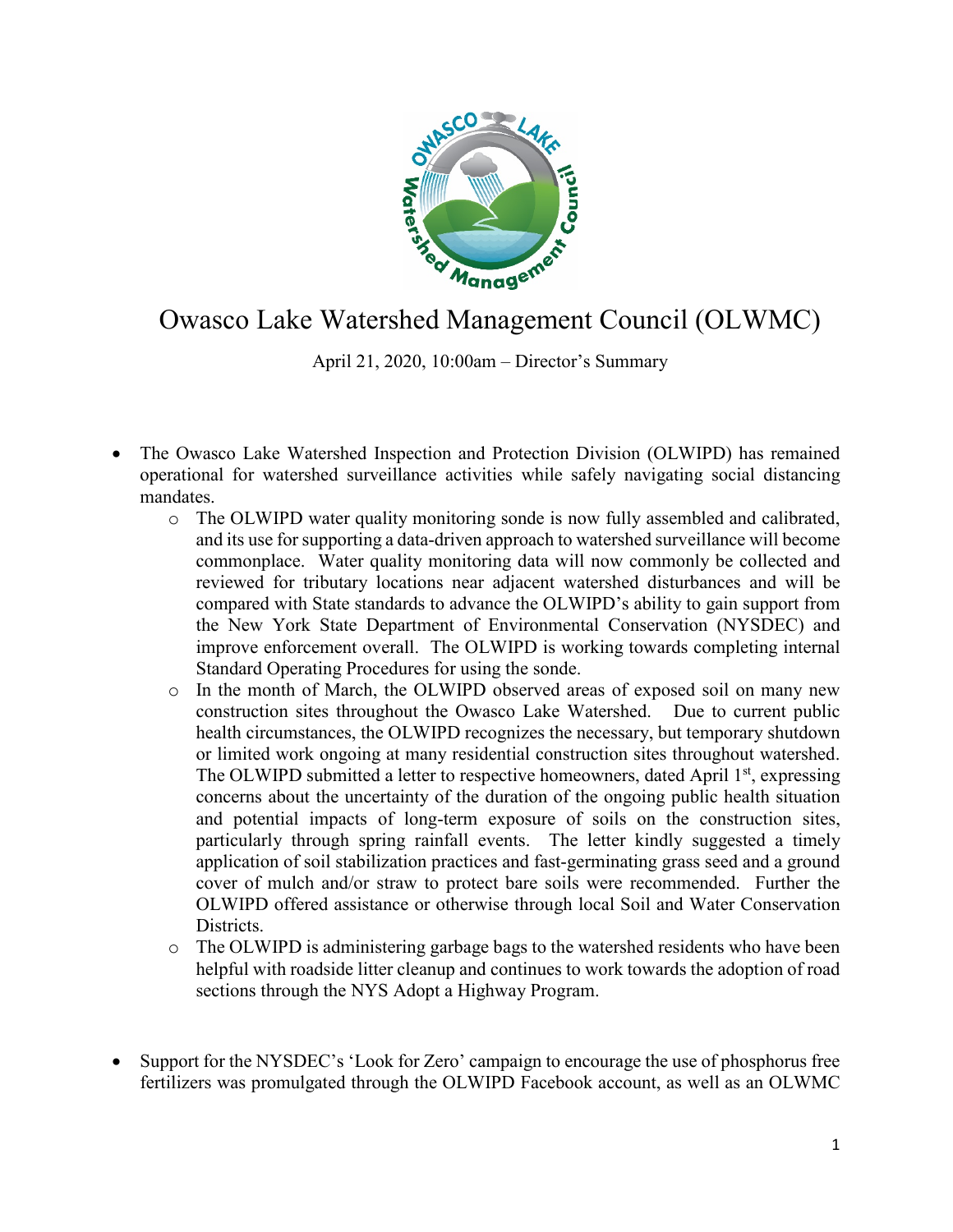sponsored blurb in the Cayuga County's Water Quality Management Agency's (WQMA's) newsletter.

- The OLWMC is supporting work with Mr. Brandon Wong on the implementation of a fully funded one-year pilot project, using automated tributaries level measurements to estimate flows that should help accommodate improved nutrient loading estimates from subwatersheds. The number of sensors poised to be installed can offer a wide spatial scale for estimating relative differences in tributaries flows. Nonpoint source phosphorus loading to the lake is driven primarily by hydrologic conditions, especially during large rain events, and those locations with greater flows and potential for loading are noteworthy targets for water retention and infiltration practices. The project group has identified priority areas for improved coverage and has listed candidate attachment locations for the sensors. The next phase of this project is to communicate installation details with highway departments for permission and/or support for attaching the small sensors to bridges and culverts.
- Watershed Rules and Regulations Revision Project Steering Committee and Working Group meetings were held March 3<sup>rd</sup> and March 12<sup>th</sup>. The group included the legal team from the City of Auburn, and collectively made progress on final revisions to the regulatory document. The next phase will be City of Auburn and Town of Owasco final review before the document will be finalized and delivered to NYS departments for review.
	- o The watershed community is going through a potential paradigm shift with new requirements for farm planning under revisions to watershed regulations that have the potential for approval in the near term. The development of Certified Nutrient Management Plans may be limited by the number of local professionals credentialed to offer services. A communal farm planning strategy is attractive, offering the benefits of both collaboration and efficiency. The Bradford County Conservation District (BCCD), PA has been successful with communal farm nutrient planning efforts. I am approaching this District to discuss both successes and challenges associated with communal planning forums, guidance on the needs of program development, as well as to request a representative from the BCCD team to present with us.
- Great Lakes Research Consortium Small Grant reviews have been delayed due to the COVID-19 crisis, and the OLWMC awaits a potential award for its recent proposal for utilizing new sonde and drone technologies for connective corridor monitoring in the Town of Owasco.
- The OLWMC has yet to receive a response from the National Fish and Wildlife Foundation regarding a potential award for the Five Star and Urban Waters Restoration Program project proposal submitted earlier this year.
- The OLWMC submitted an application for the U.S. Small Business Administration's (SBA's) Paycheck Protection Program (PPP) for funding the OLWMC's payroll expenses. The SBA loan program helps small businesses keep their workforce employed during the Coronavirus (COVID-19) crisis. Although OLWMC funding through local government remains strong, it was a prerogative to seek out this potentially important funding resource. The loan has been accepted into the SBA's PPP. We are awaiting instructions from the SBA and Tompkins Trust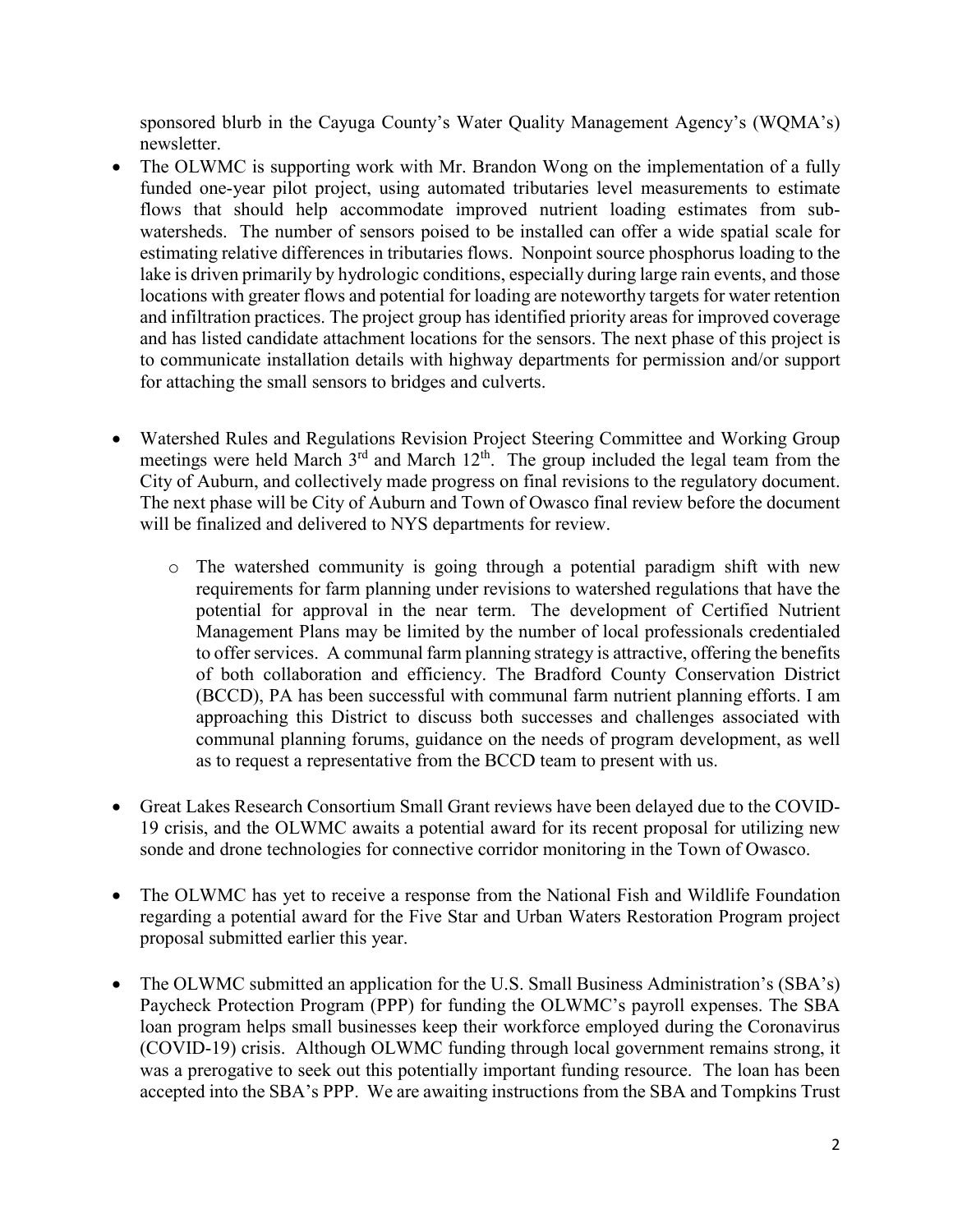Company on the process for closing and funding the loan. With a successful award of the PPP loan, for a limited time period, associated funds dedicated to funding the OLWMC payroll over the course of an eight-week timeframe will be ultimately forgiven.

- A funding proposal for Aquatic Invasive Species (AIS) education, intended to help reduce the continued spread of AIS within Owasco Lake, was submitted through the Finger Lake Partnership for Regional Invasive Species Management (PRISM). The OLWMC is requesting funding for portable AIS signage that will offer flexibility for its usage at events and lake access locations. There exists signage at Emerson Park, but lake-wide boat launches and access locations coverage is lacking. Improved coverage with signage at all lake access locations prioritizes public awareness and education on prevention measures for reducing the spread of invasive species that have been shown to utterly transform the lake condition and drive harmful algal blooms (HABs).
- The Owasco Watershed Lake Association (OWLA) is working in close partnership with the OLWMC on a Community Grant application offered through the New York State Pollution Prevention Institute. The grant proposal will request funding for the planning and coordination of a watershed education campaign that will include the development of outreach mechanisms for, and hosting of, four community events to be held throughout the watershed. This project is intended to jumpstart the greater 'Be Owasco Lake Watershed Aware' campaign.
- The OLWMC is targeting the Great Lakes Research Initiative's Great Lake Sediment and Nutrient Reduction Program for grant funding nonpoint source phosphorus pollution control projects within the watershed. The Council will administer proposal submissions for the GLRI Sediment and Nutrient Reduction grant request, with both Crystal Creek and ESSRE consultants developing project narratives. When awarded funding, the OLWMC will supplement its budget with the proposal- budgeted costs of project administration while the consultants have costs built in for equipment operations and project implementation. For now, this strategy acts as a 'win-win' for supporting the OLWMC's mission, and for engineering consultants interested in piloting new P-removal technologies.
	- o The development of a grants projects ranking system will become more important as the OLWMC grows capacity to administer new NYS and EPA funding to Owasco Lake Watershed municipalities for specified projects.
- The passing of Assembly bill A08349/S05612 would effectively offer permitting protections for common Owasco Watershed Class C streams without the need for an approval of the OLWMC's petition to reclassify those streams watershed-wide (a section of the draft bill is distributed with this month's meeting documents for review). Having approached Senator Seward and Assemblyman Finch to advocate for offers of support for the bill to go in front of the NYS Senate, I was informed on February 27th this bill advanced for a third reading in the NYS Senate. Once reviewed and brought to the Senate floor for a vote and passed, it will again return to the Assembly floor where it will have Assemblyman Finch's full support. I also received an email response from NY Senator Pam Helming offering gratitude and praise for